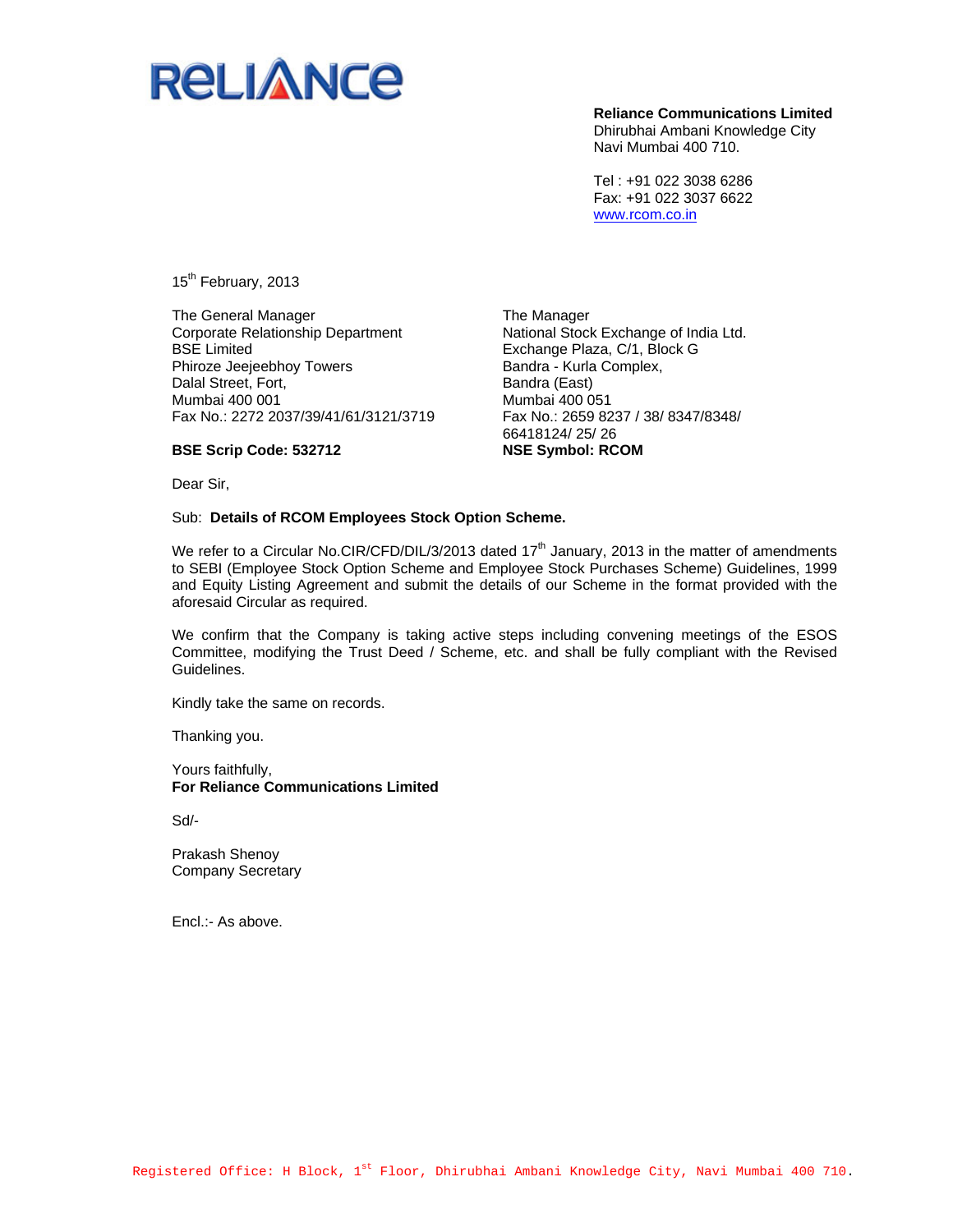

**Reliance Communications Limited**  Dhirubhai Ambani Knowledge City Navi Mumbai 400 710.

Tel : +91 022 3038 6286 Fax: +91 022 3037 6622 www.rcom.co.in

## **Required details as per prescribed format**

| Sr.<br>No. | <b>Particulars</b>                                                                                                                                                     | <b>Details</b>                                                                                                                                                                                                                                                                                                                                                                                                                                                                                                                                                                                                                                                                                                                                                                                                                                                                                                                                                                                                                                                                                                                                                                                                                                                                                                                                                                                                                                                                                                          |  |  |
|------------|------------------------------------------------------------------------------------------------------------------------------------------------------------------------|-------------------------------------------------------------------------------------------------------------------------------------------------------------------------------------------------------------------------------------------------------------------------------------------------------------------------------------------------------------------------------------------------------------------------------------------------------------------------------------------------------------------------------------------------------------------------------------------------------------------------------------------------------------------------------------------------------------------------------------------------------------------------------------------------------------------------------------------------------------------------------------------------------------------------------------------------------------------------------------------------------------------------------------------------------------------------------------------------------------------------------------------------------------------------------------------------------------------------------------------------------------------------------------------------------------------------------------------------------------------------------------------------------------------------------------------------------------------------------------------------------------------------|--|--|
| 1.         | Name of the Issuer                                                                                                                                                     | <b>Reliance Communications Limited</b>                                                                                                                                                                                                                                                                                                                                                                                                                                                                                                                                                                                                                                                                                                                                                                                                                                                                                                                                                                                                                                                                                                                                                                                                                                                                                                                                                                                                                                                                                  |  |  |
| 2.         | Name of the Scheme                                                                                                                                                     | Reliance Communications Limited - Employees Stock<br><b>Option Scheme</b>                                                                                                                                                                                                                                                                                                                                                                                                                                                                                                                                                                                                                                                                                                                                                                                                                                                                                                                                                                                                                                                                                                                                                                                                                                                                                                                                                                                                                                               |  |  |
| 3.         | Date of Implementation                                                                                                                                                 | $9th$ March, 2008                                                                                                                                                                                                                                                                                                                                                                                                                                                                                                                                                                                                                                                                                                                                                                                                                                                                                                                                                                                                                                                                                                                                                                                                                                                                                                                                                                                                                                                                                                       |  |  |
| 4.         | Mode of Implementation(Trust/Direct)                                                                                                                                   | Direct as well as through Trust                                                                                                                                                                                                                                                                                                                                                                                                                                                                                                                                                                                                                                                                                                                                                                                                                                                                                                                                                                                                                                                                                                                                                                                                                                                                                                                                                                                                                                                                                         |  |  |
| 5.         | Brief Particulars about the Scheme<br>(Modus Operandi)<br>Details of Trust, Trustees, and their<br>relationship<br>with<br>Promoters<br>or<br>Directors of the Company | <b>Brief Particulars about the Scheme</b><br>a. The Maximum number of Options to any single<br>Employee (including any non executive or independent<br>Director) during any one Year, under any one or more<br>plans under the ESOS, shall not exceed 1% of the<br>issued and paid up Equity Shares of the Company as<br>on 30 <sup>th</sup> September, 2006, i.e. upto 2,04,46,149 Equity<br>Shares; provided however that the aggregate<br>Securities issued / granted to all the Employees under<br>all the plans under the ESOS collectively shall not<br>exceed 5% of the issued and paid up Equity Shares of<br>the Company as on 30 <sup>th</sup> September, 2006 i.e. upto<br>10,22,30,750 Options convertible into Equity Shares of<br>the Company.<br>b. The following persons shall be eligible to participate in<br>the ESOS.<br>(a) Persons as are in the permanent employment of<br>the Company or holding company or subsidiary<br>companies in such grade and with such experience<br>/ association with the Company, as may be decided<br>by the Board of Directors/ESOS Compensation<br>Committee.<br>(b) Directors (including whole-time Directors) of the<br>Company and its holding/subsidiary companies.<br>(c) Such other persons, as may from time to time, be<br>allowed under prevailing laws and regulations and<br>as may be approved by the Board of Directors or<br>ESOS Compensation Committee for this purpose.<br>c. The Process<br>(1) The Company has a formal performance appraisal |  |  |
|            |                                                                                                                                                                        | system established wherein the performance of the<br>Employees is assessed each year on the basis of                                                                                                                                                                                                                                                                                                                                                                                                                                                                                                                                                                                                                                                                                                                                                                                                                                                                                                                                                                                                                                                                                                                                                                                                                                                                                                                                                                                                                    |  |  |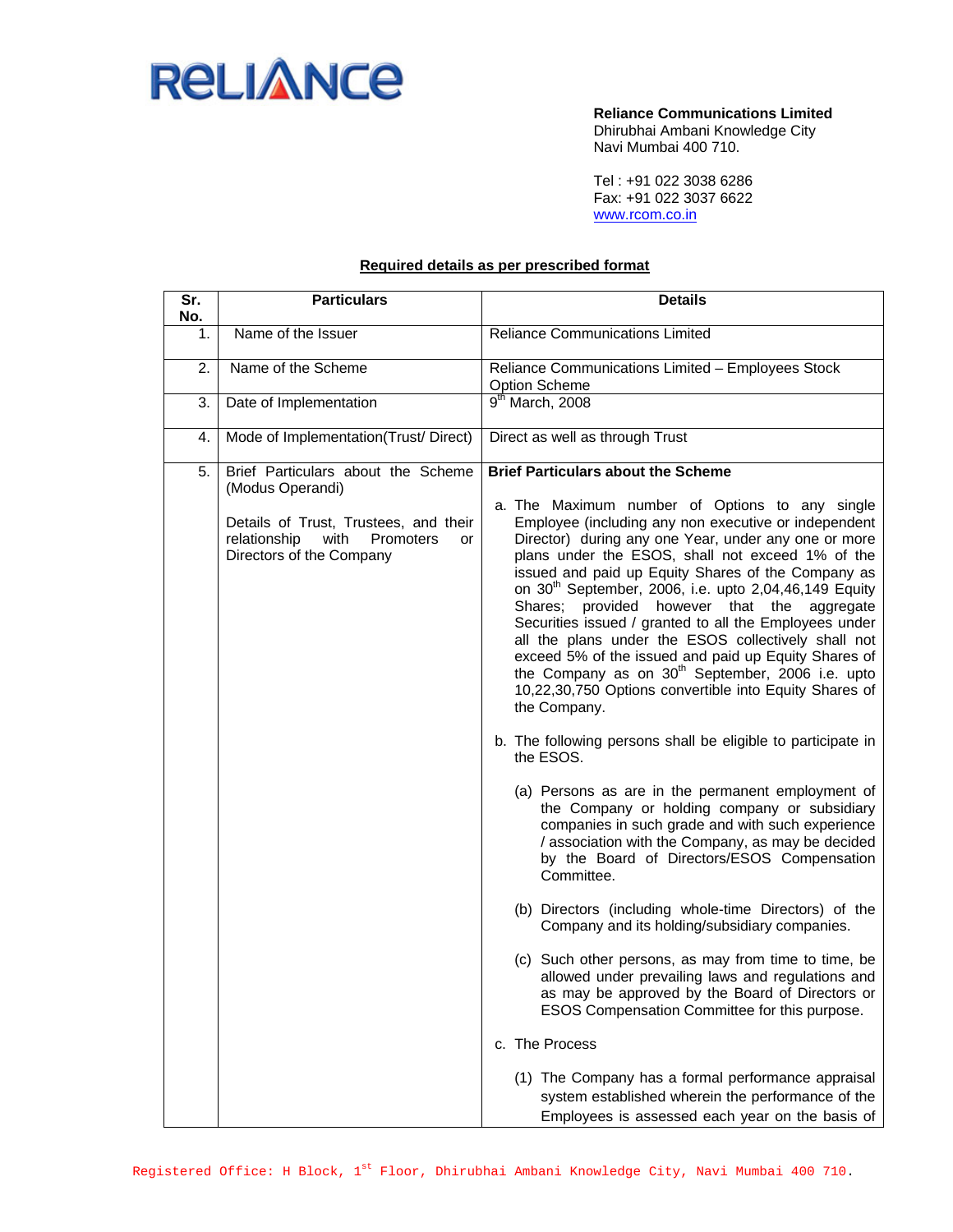

**Reliance Communications Limited**  Dhirubhai Ambani Knowledge City Navi Mumbai 400 710.

Tel : +91 022 3038 6286 Fax: +91 022 3037 6622 www.rcom.co.in

|  | various functional and managerial parameters. The<br>appraisal process may be revised at regular<br>intervals as decided by the ESOS Compensation<br>Committee.                                                                                                                                                                                                                                                                                                                                                                                                                              |
|--|----------------------------------------------------------------------------------------------------------------------------------------------------------------------------------------------------------------------------------------------------------------------------------------------------------------------------------------------------------------------------------------------------------------------------------------------------------------------------------------------------------------------------------------------------------------------------------------------|
|  | (2) Subject to the provisions contained herein, the<br>Employees will be granted Options based on one<br>or more eligibility criteria and performance-linked<br>parameters such as work performance, technical<br>period of<br>service,<br>knowledge,<br>designation,<br>qualities,<br>merit,<br>future<br>leadership<br>potential,<br>contribution, conduct of the Employee and such<br>other appropriate relevant factors. Different criteria<br>may be applied to different Plan(s), as may be<br>determined<br><b>ESOS</b><br>by<br>the<br>Compensation<br>Committee, from time to time. |
|  | (3) The ESOS Compensation Committee may also<br>extend the benefits of the ESOS to a new entrant<br>or any existing Employee on such other basis as it<br>may, in its absolute discretion, deem fit.                                                                                                                                                                                                                                                                                                                                                                                         |
|  | (4) All Employees to whom the ESOS Compensation<br>Committee has granted Options would be informed<br>by way of a separate communication by way of<br>letter or an electronic mail.                                                                                                                                                                                                                                                                                                                                                                                                          |
|  | (5) On Exercise of the Options by the Employee in<br>accordance with the ESOS, one Equity Share for<br>each Option would be issued and allotted by the<br>Company.                                                                                                                                                                                                                                                                                                                                                                                                                           |
|  | (6) The Options, which have been granted whether<br>vested or not shall be adjusted appropriately in<br>case of any change made to the Equity Share<br>Capital of the Company by reason of consolidation,<br>sub-division, or conversion of shares into stock or<br>otherwise, so as to reflect such change without<br>any way affecting the rights of the said Option<br>holders.                                                                                                                                                                                                           |
|  | (7) In the event of any changes of outstanding ordinary<br>shares by way of a bonus issue, right issue, split,<br>reduction, combinations and exchange of shares,<br>re-capitalisation, sale of division, amalgamation,<br>and demerger of the Company, the ESOS                                                                                                                                                                                                                                                                                                                             |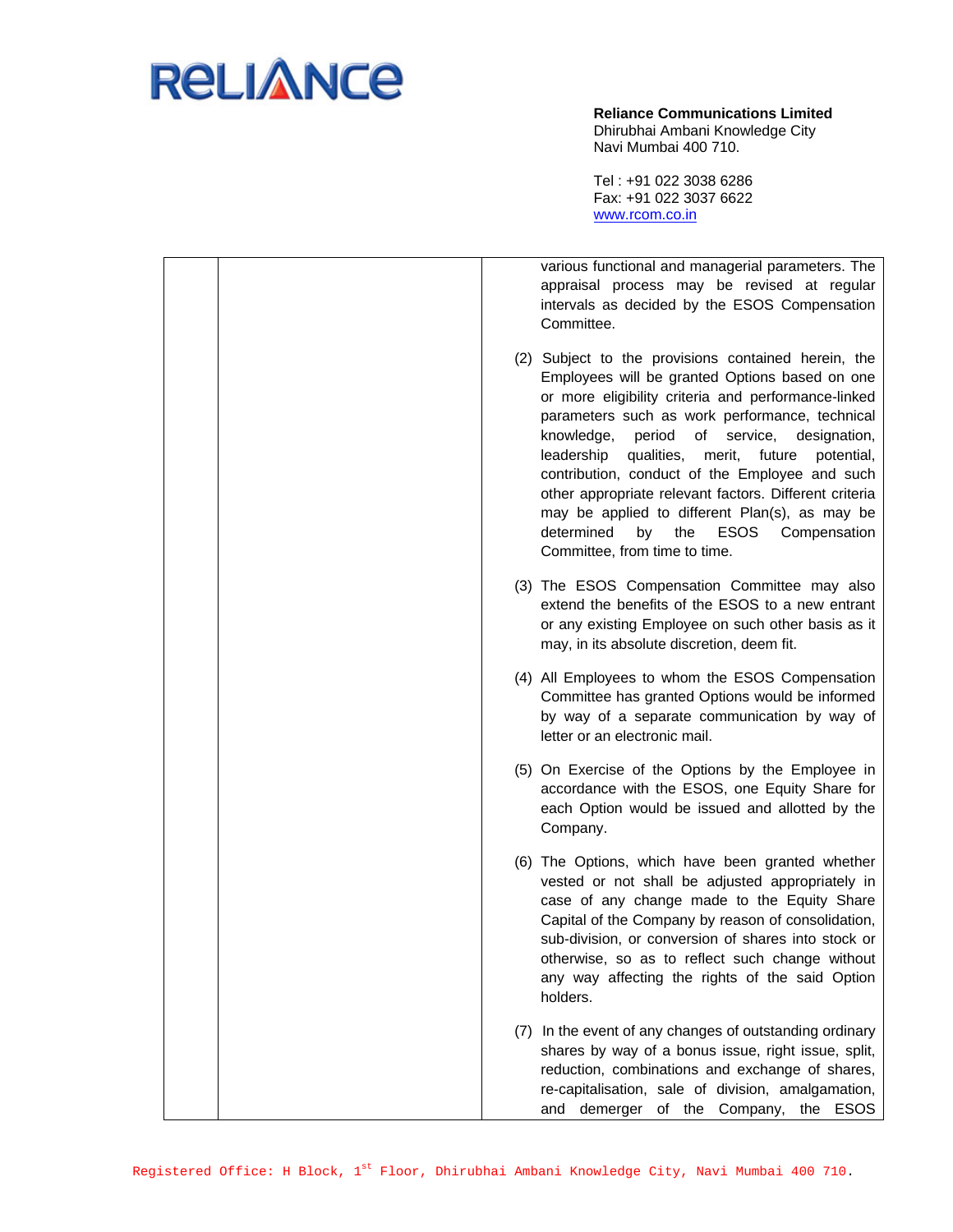

## **Reliance Communications Limited**

Dhirubhai Ambani Knowledge City Navi Mumbai 400 710.

Tel : +91 022 3038 6286 Fax: +91 022 3037 6622 www.rcom.co.in

|          |                                                                                                                                                                                                                                 | Compensation<br>Committee<br>empowered<br>to<br>appropriately adjust the exercise price and / or the<br>number of Options granted to the eligible<br>Employees.<br>d. Under ESOS Plan 2008, Options at price of Rs. 341<br>(Founder Club), Rs.441 (Pioneer Club) and Rs. 516<br>(Growth Club). Under ESOS Plan 2009, the Committee<br>has granted Options to those employees who have<br>surrender their Options under ESOS Plan 2008. The<br>exercise price is Rs.206 per Option.<br>e. Vesting period will commence on expiry of one year<br>form the grant date.<br>f. Minimum percentage of vested options to be exercised<br>are as under: |                                                                                          |                                |                                                                                     |
|----------|---------------------------------------------------------------------------------------------------------------------------------------------------------------------------------------------------------------------------------|-------------------------------------------------------------------------------------------------------------------------------------------------------------------------------------------------------------------------------------------------------------------------------------------------------------------------------------------------------------------------------------------------------------------------------------------------------------------------------------------------------------------------------------------------------------------------------------------------------------------------------------------------|------------------------------------------------------------------------------------------|--------------------------------|-------------------------------------------------------------------------------------|
|          |                                                                                                                                                                                                                                 | Year<br>1<br>$\overline{c}$<br>3<br>4<br>$\overline{5}$                                                                                                                                                                                                                                                                                                                                                                                                                                                                                                                                                                                         | <b>Minimum</b><br>Cumulative<br>% to be<br>exercised<br>$\overline{5}$<br>15<br>15<br>30 | Year<br>6<br>7<br>8<br>9<br>10 | <b>Minimum</b><br>Cumulative<br>% to be<br>exercised<br>30<br>60<br>60<br>60<br>100 |
|          |                                                                                                                                                                                                                                 | g. Failure to exercise minimum percentage shall lead to<br>lapse of such unexercised Options.<br><b>Name of Trust</b><br><b>RCOM ESOS Trust</b><br><b>Names of Trustee</b><br>Reliance ADA Group Trustees Private Limited<br>Relationship with promoter or Directors of the<br>Company<br>The trustee company is an independent and the promoters<br>or Directors of the Company have no control over the trust<br>or its trustees.                                                                                                                                                                                                             |                                                                                          |                                |                                                                                     |
| 6.<br>7. | Whether<br>Promoters/Persons<br>belonging<br>the<br>Promoter<br>to<br>group/directors, are also beneficiaries<br>in the scheme. If so, the details<br>thereof and their entitlements.<br>No. of Shares held by Trust/ any other | No.<br>2,12,79,000 equity shares are held by the Trust as on the                                                                                                                                                                                                                                                                                                                                                                                                                                                                                                                                                                                |                                                                                          |                                |                                                                                     |
|          | agency managing the scheme as on<br>the date of the circular                                                                                                                                                                    | date of the Circular dated 17 <sup>th</sup> January, 2013.                                                                                                                                                                                                                                                                                                                                                                                                                                                                                                                                                                                      |                                                                                          |                                |                                                                                     |